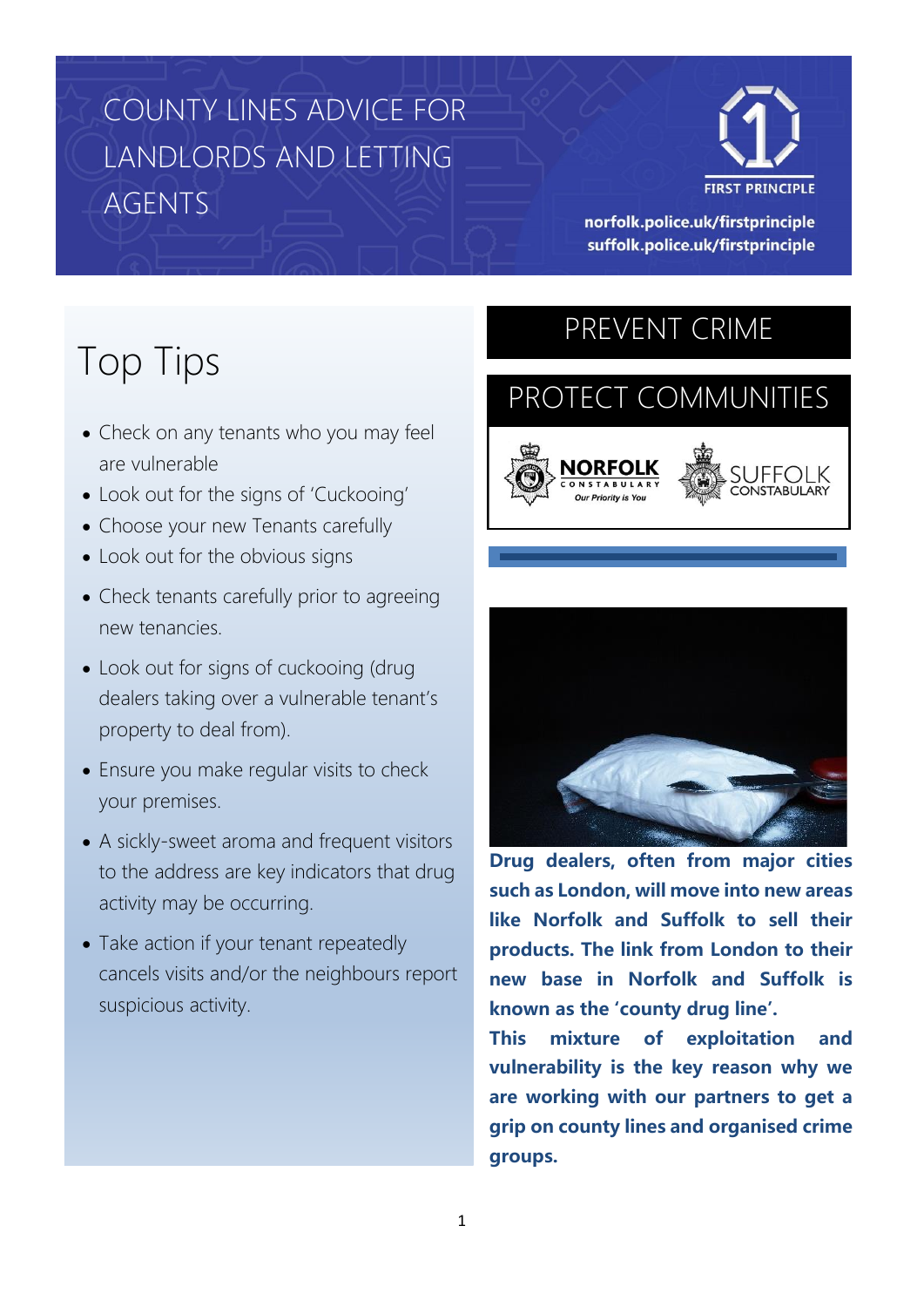### Cuckooing

Dealers take advantage of and exploit vulnerable tenants, taking over their home and using it as a base for their criminal operation. This is known as "cuckooing'.

These gangs are often violent and extremely intimidating. Not only do they exploit vulnerable people for their base, but they also target children and recruit them into their criminal network. We know of children not even in their teens yet who have been targeted by older dealers to start dealing drugs.

These organised crime groups can often have links to other forms of exploitation such as human trafficking, modern slavery and child sexual exploitation.

While the county lines model is associated with major cities, we now know of gangs in Norfolk and Suffolk that have adopted this tactic, going to areas such as Berkshire, Norfolk and Bedfordshire and establishing their own supply lines.

#### How can you help?

As a landlord or letting agent you can contribute by being additional eyes and ears across the county and help us respond to the threats faced by children and vulnerable people and protect them from exploitation.

We can't stress enough the contribution you can make to helping us deal with this problem.

The signs of someone being cuckooed may not be obvious. It could be that you receive reports from neighbours that your tenant hasn't been seen for a long time, or you may get reports that there are more and more people coming and going than before.

It may be that you have tenants who have drug related problems. These people are particularly at risk as they may be offered free drugs in exchange for their premises.

You may be prevented from inspecting your property even with reasonable notice.

### Signs to look for with existing tenants

- A powerful distinctive sweet, sickly aroma
- Frequent visitors throughout the day and night
- Blacked out windows
- Chinks of bright light throughout the night
- Birds gathering on the roof, particularly in cold weather
- In winter, snow melting unusually quickly on the roof
- High levels of condensation on windows
- Noise from fans
- Large amounts of rubbish, including compost bags
- Electricity meter being tampered with/altered and new cabling, sometimes leading to street lighting.

If you are able to enter the property, look out for:

- Lots of phones, particularly the older, cheaper handsets
- Expensive luxury items i.e. clothes, trainers, jewellery
- Items associated with drug dealing, such as bags, cling film, rubber bands, digital scales, Vaseline and baby wipes.
- There may also be large sums of cash

It is also worth listening to the language used; Slang words such as:

G-pack, traphouse, bando, nittys boodge All are part of a county lines dealer's vocabulary.

If you are suspicious, speak to neighbours and ask them if they have any concerns about your tenants.

#### Agreeing New Tenancies

Be vigilant when agreeing new tenancies and keep an eye out for the following typical signs: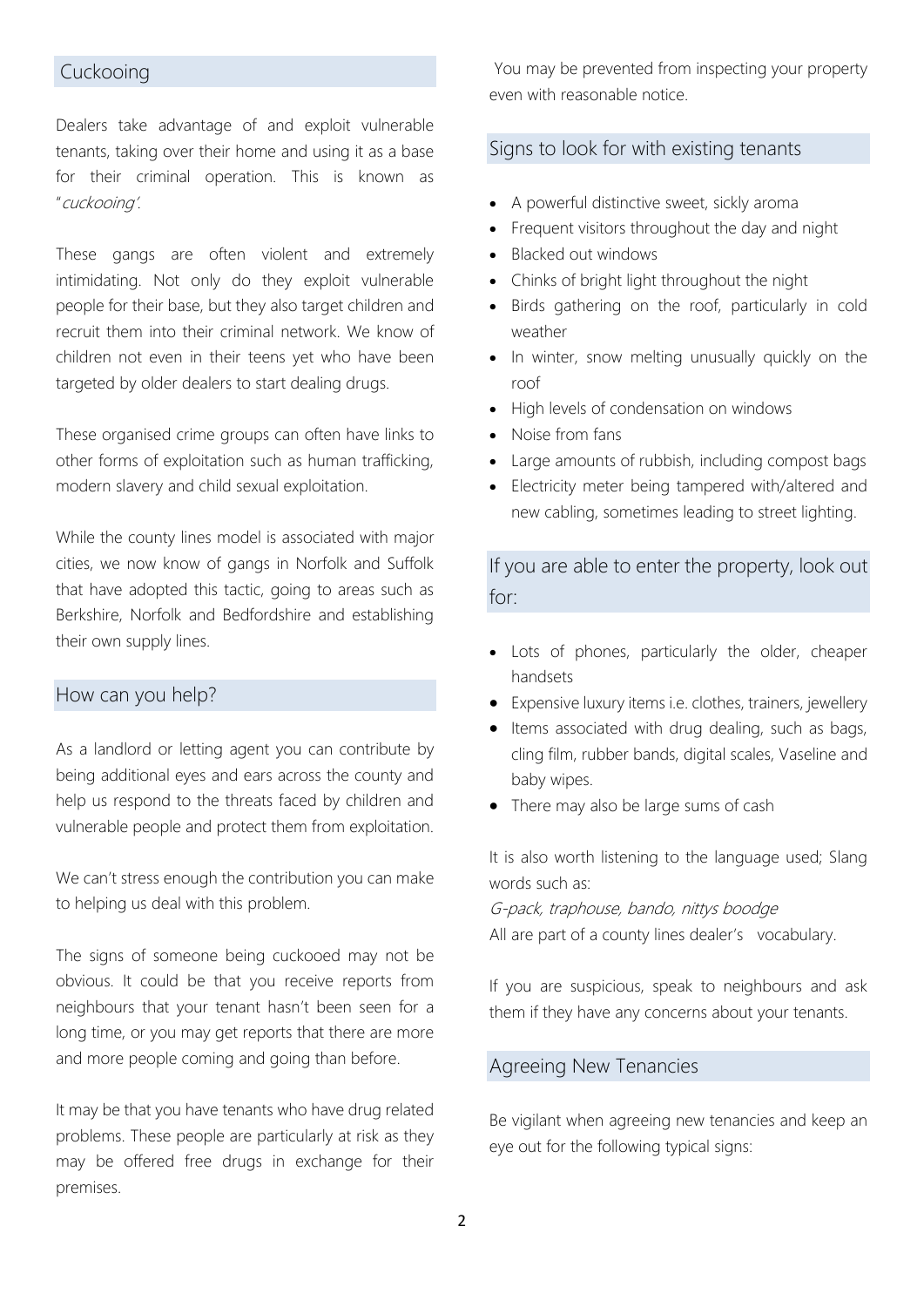- Poor or no references from a previous Letting Agent
- Offering to pay several months in advance
- Preference to pay rent in cash without reasonable justification
- Appear affluent but want to rent an inexpensive property
- Wanting to keep the utility bills in the landlord's name
- Asking for complete privacy, requesting no periodic inspections or preventing the inspection of the property even when given reasonable notice
- Changing locks to keep agents and landlords away from the property

If you experience any of these signs, we want to know. It may be innocent but we still want to know.

### Report It and know your responsibilities

We would urge all landlords and letting agents to report their suspicions to us.

You should be aware that if your premises are being used in connection with controlled drugs you could be committing an offence under section 8 of the Misuse of Drugs Act 1971 which states:

A person commits an offence if, being the occupier or concerned in the management of any premises, he knowingly permits or suffers any of the following activities to take place on those premises, that is to say;

- [producing](https://docmanager.pnld.co.uk/content/D2127.htm) or attempting to produce a [controlled](https://docmanager.pnld.co.uk/content/D2101.htm)  [drug](https://docmanager.pnld.co.uk/content/D2101.htm) in contravention of [Section 4\(1\)](https://docmanager.pnld.co.uk/content/D2103.htm) of this Act;
- [supplying](https://docmanager.pnld.co.uk/content/D2127.htm) or attempting to supply a controlled drug to another in contravention of section 4(1) of this Act, or offering to supply a controlled drug to another in contravention of section 4(1);
- preparing opium for smoking;

• smoking cannabis, cannabis resin or prepared opium.

In cases where cannabis production is discovered, the property will become a crime scene and there is a prospect that the Letting Agent may be implicated.

Under these circumstances you could face prosecution if your property has been used for the production of cannabis. Under Section 8 of the Misuse of Drugs Act 1971 a person concerned with property management can receive a maximum of 14 years in prison and/or a fine if they knowingly allow the production of controlled drugs to take place in rented accommodation for which they are responsible. Letting Agents and landlords could also be prosecuted for proceeds of crime or money laundering offences or have assets seized and confiscated under the Proceeds of Crime Act in some cases.

It may also be considered necessary to share any information obtained with partner agencies such as the National Trading Standards – Estate and Letting Agency Team, the Department for Work and Pensions (DWP) and Her Majesty's Revenue and Customs (HMRC), who may consider further investigation or sanctions appropriate.

Should you have any suspicions or concerns

You can visit our online reporting centre or call us on 101. Always call 999 in an emergency.

However, if you would rather not report this information to police, then Crimestoppers can accept information anonymously. You can call them on 0800 555 111 or visit their website.